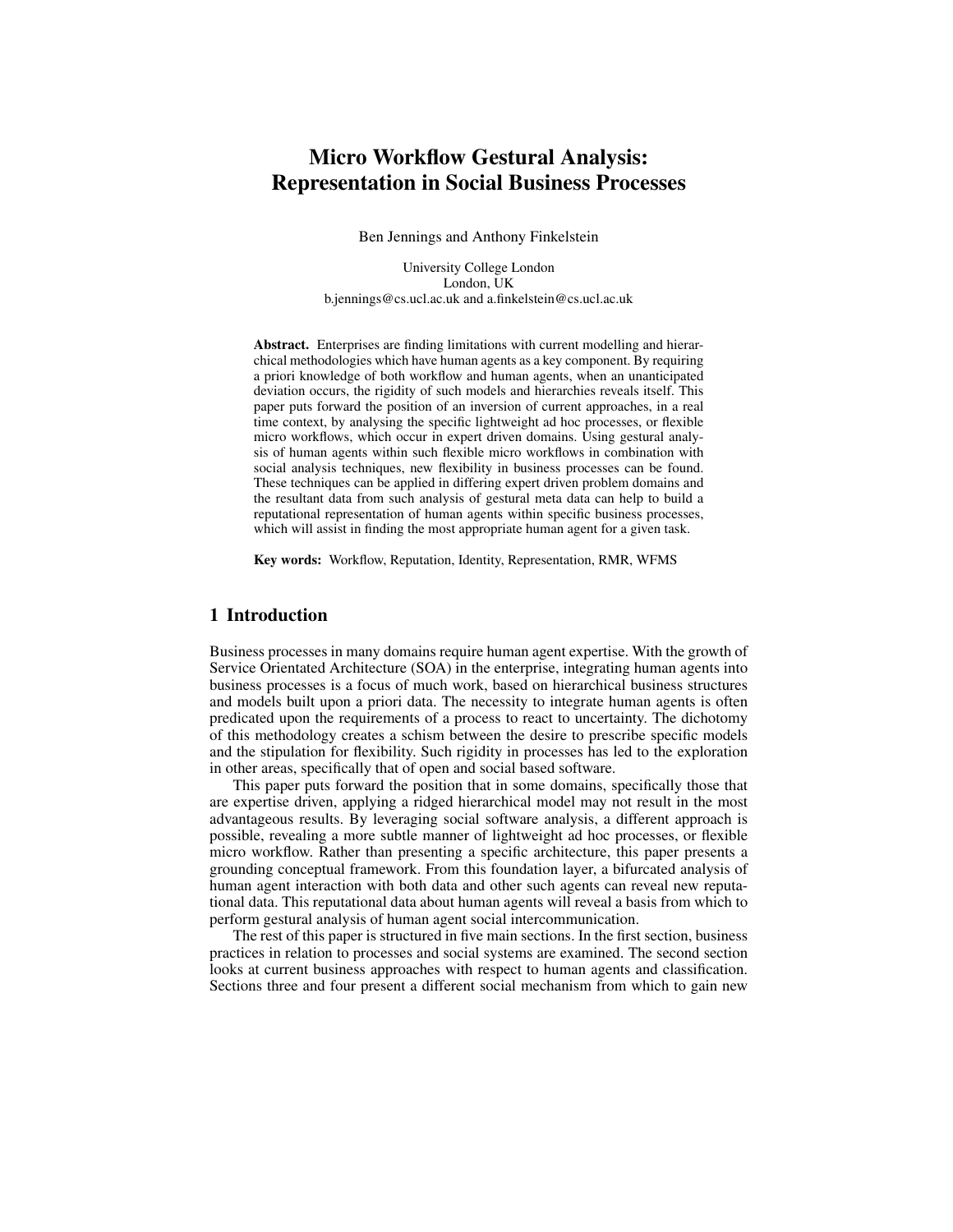2 Ben Jennings et al.

insight into both the discovery and analysis of human agent reputation in the context of social interaction. The concluding section provides a final framing of the new social concepts presented in this paper and how they can provide the basis for a novel mechanism from which to create new social business processes.

### 2 Business Practices and Social Systems

Flexible workflow and related computer systems have been an area of research for over thirty years. As computer technology has advanced and massively networked systems have become readily available, the concept of what a computer system can provide, in the context of business processes, has shifted. This section of the paper will outline general trends in business processes, specifically as they related to human agents. The subsequent subsection will address the attention that is being captured by the possible application of social software techniques to business processes.

A fundamental concept, which emerges when looking at the work carried out in business processes, is that of creating abstractions to increase flexibility in the execution of work. In the early periods of the 70s and 80s, there was the shift towards design time execution via an abstracted modelling process. When computing resources became less constrained in the 90s and moving forward, there has been the shift towards run time execution of work via Service Oriented Architecture (SOA) and composition of services. A key component of this work has been human agents. Earlier work in this area looked at workflow support tools and SOA seeks to address human agents via a services metaphor such as a Worklist (see section 3).

Approaches in the space of the utilisation of human agents within business practices have, in the main, taken the position of complete domain and process knowledge. Working from the basis of full a priori knowledge an abstraction in the form of a workflow model or hierarchy of abstracted human agents would be created. Whilst in fixed criteria processes, where there is little ambiguity or unanticipated deviation, this approach is highly appropriate. In expert driven domains involving human agents, such a priori approaches lead to fragility of process. Business processes which are either poorly defined or are inherently not precise, such as in exploratory domains, perform sub-optimally when using these constrictive methodologies.

Nuanced human agent behaviour, whose nature is typical when working within an expert domain, can be seen to be problematic when using contemporary approaches to business processes, as has now been framed. A logical source of alternatives from which enterprises are seeking to draw would be that of the open social software domain. The next subsection will outline some of the potential in this area.

### 2.1 Enterprise Getting Social

Social software has many forms, such as wikis, blogging and micro messaging services. There are also strong social similarities within standardised software development tools, for example: mailing lists and ticketing systems. These similarities may be seen in the low barriers to entry: from commenting on a blog to signing up for a mailing list; and human agent to human agent communication working on a communal goal: collaboratively editing content on a wiki to produce a document to a discussions on a ticketing system as to the most effective solution for a bug.

There are two main facets of interest within the enterprise in relation to engagement with social software: direct interaction with customers and encouraging independence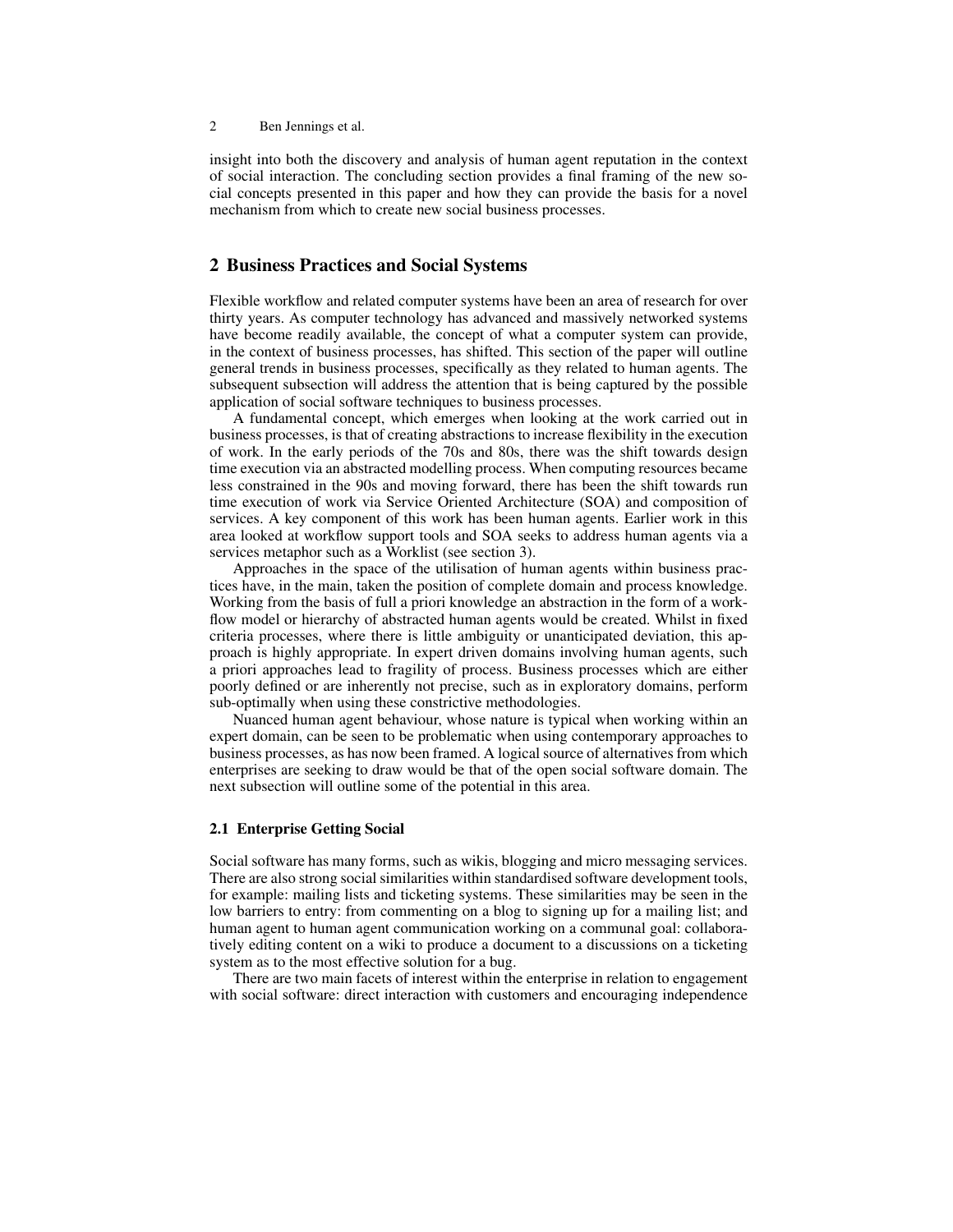of human agents within a business process. The first of these, direction interaction, may be seen as the call for "markets as conversations" [21] and serves to increase the potential value to both the customer and the provider, the provider in this instance being the process stake holders within the enterprise. This increased value may come from such interactions as eliciting feedback on products [7] or support for fellow customers [20]. This manner of interaction is not the main focus of this paper. The social software methodology which is the primary focus of this paper is that brought about by encouraging independence.

Much attention has been created by the success of such social productions from Wikipedia and the Linux project. In addition to the independence of process that these projects share, an additional feature is that of still having a supporting hierarchy. The *Linus doesn't scale* event [29] led to the creation of a supporting infrastructure hierarchy of *trusted lieutenants*. There is a similar notion within Wikipedia of the Wikipedians [3], a trusted subset of the contributors to the project with an addition of a maintenance role to ensure quality and reduce vandalism. Adopting social software practices does not inherently mean having an entirely flat hierarchical structure or process. Lowering the cost of entry by ad hoc flexible micro workflows encourages the bounded ecosystem to contribute but business processes can still maintain an underpinning process mechanism. There is now a sense of the problem space which flexible micro workflows looks to address. In the next section, contemporary approaches to the integration of human agents within business processes will be outlined. This will then form the basis for the requirement for a more flexible approach presented in section 4.

### 3 Top Down Thinking

A priori thinking has been touched upon in the previous section of this paper. This top down thinking is an evident pattern found when analysing business practices and has seen great success in many business domains. This section of the paper will present some of the strengths and weakness of this approach. The nature of human agents within business processes will be discussed, then the differential between processes, and where flexibility presents an issue. The last topic raised in this section will discuss the classification strategies commonly used in modelling and hierarchical approaches and how this leads to fragility in flexible business processes. This will put in context the lack of social interaction of the human agents within such a process.

A workflow is a formal, or implementation specific, representation of a business process. A business process has been defined as: "... any activity or group of activities that takes an input, adds value to it, and provides an output to an internal or external customer. Processes use an organization's resources to provide definitive results" [14]. This definition gives the notion of adding value to an input. Optimising processes for human agents, as mentioned above, is the focus of this paper. With the above definition, those human agents are those likely to be adding value to such a process, thus previous approaches to the integration of human agents will frame the discussion presented in sections 4 and 5.

#### 3.1 Previous Human Integration

In the period of the 1970s to 1980s, when computer systems were first being applied to the problem of flexible workflows, there were initial hard constraints of the expense of computational power. This led to centralised decision support systems and interoffice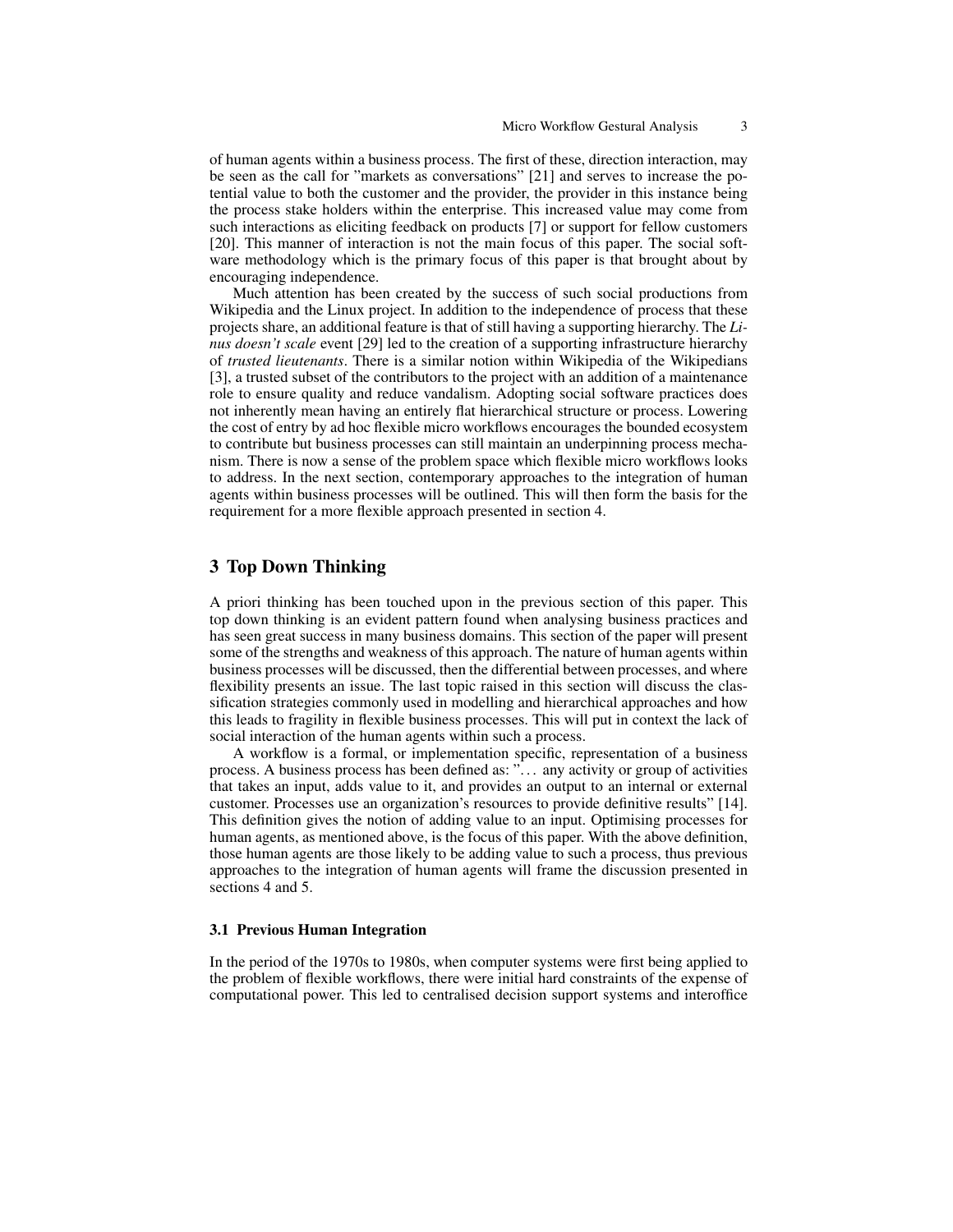#### 4 Ben Jennings et al.

communication (groupware) being the first flexible workflow problem, in relation to human agent integration, to be tackled [19]. These first steps in integrating computer based systems to increase flexibility in workflow had issues such as brittle implementation, lack of interoperability and requiring too much upfront work by the users [11].

A wide variety of approaches to groupware solutions have been explored and it is beyond the scope of this paper to review them. Two brief examples show some significance of the issues from this period, those of computational expense: The Information Lens [22] was a tool that, via proprietary extensions to a mail server and email clients, allowed the users of the system to add meta data to email. Meta data could then be processed by rules on the client systems to automate some actions. This approach highlights the problem of computational power constraint, depending on human agents to do all of the processing. Increased upfront learning time for users will decrease the likelihood of adoption. This low adoption is due to the dependancy on custom client and server replacement software and the upfront user cost. There was also no sense of aggregation from this human annotation of data, or of mining social information from such data.

The second example from this period was a tool which was studied for potential deployment by Pacific Bell [4] called The Coordinator. This product was intended to combine group email, calendaring and word processing to improve focus on related conversations. The system highlights some of the problems outlined in this time period: difficulty learning the system due to limited interface, proprietary implementation leading to lack of interoperability and rigidity. With such a system one of the users reported frustration with the system "worse than a lobotomized file clerk". These two brief examples highlight a problem with the integration of human agents, that of prescriptive behavioural constraints. Rather than providing a low barrier to entry ad hoc approach, the systems enforce interaction mechanisms in a predetermined ridged manner.

#### 3.2 Models and Abstracted Humans

From as early as 1977, putting abstractions in place to facilitate modelling of processes have been worked on in such examples as Business Decision Language (BDL)[12] and in Zisman's PhD work on office procedures [41]. Significant further work on this problem space has been carried out furthering the abilities and scope in the modelling of business processes [27, 30]. A more complete look at some of the evolution of the modelling abstraction in relation to flexible workflow is outside the scope of this paper but other work has been done in this area [18]. As business has shifted more of its core process components online, the ability to interconnect those parts became of more importance. The emergence of Service Oriented Architecture (SOA) enabled some of these requirements. By putting in place a clean, defined interface to logical units of work, interconnection of services was possible. The modelling concepts were extended by an industry driven modelling language called BPEL. With this extended modelling abstraction in place, a conceptual shift occurred within the actual steps of the business process. The abstractions free the workflow from specific interdependencies [13] in the parts of the workflow and allow interchangeable steps themselves.

Whilst the abstraction of steps within a business process model adapts well to computer service driven areas, human agent integration presents a more challenging issue. The most common approach to solving this problem is the integration of a so called Work List Web Service [6]. The general notion behind this concept is to present the services stack with a human agent abstraction as a Web Service, providing a generalised interface with which to interact. Other mechanisms have been used in order to capture human generated interactions [8], but the Work List metaphor, or variant thereof is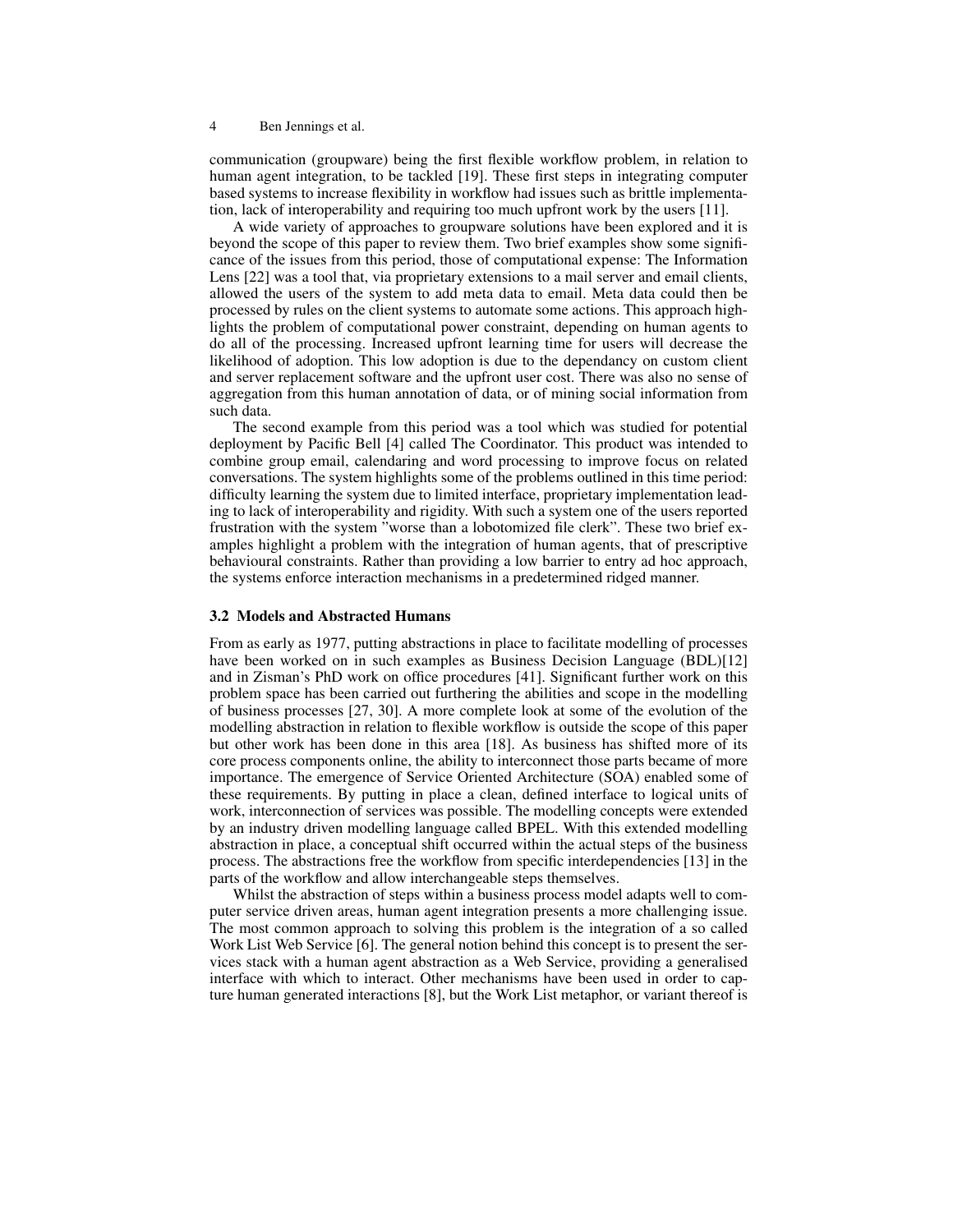the most prevalent. Extensions to BPEL specifically targeting the modelling of human agents have been proposed, BPEL4People and WS-HumanTask [33], but are only at the initial OASIS procedural stages and look to model abstractions in a service context.

The SOA approach to human agent integration has a significant issue as it has no notion of finding the most appropriate human agent to perform a specific workflow instance. By abstracting away differing human agent abilities, other than in broad sub groupings of hierarchal structure, the very nature of expertise and social interaction is hidden. The last subsection in Top Down Thinking looks at the fundamental tenant of both modelling and hierarchical abstraction, classification.

### 3.3 Aristotelian Classification

Both previous subsections have essentially been focused on classification; in the case of subsection 3.1, the classification was focused on finding an abstracted sense of groups of human agents within a process and in subsection 3.2, a mechanism for classifying human agents into roles to be addressed as a generic service. Such generalisations can be seen as a top down approach to finding the fundamental nature of either the business process, or the human agent within such a process. Top down classification, or nesting, can be traced from the Aristotelian concepts [1] of categories as definitions in a tree structure. Rather than looking for individual traits of a specific instance of either an ad hoc process or a human agent, such nesting seeks to find an abstraction that can be fitting to many instances, so any agent or workflow found to fit into such a classification may serve equally well. This approach fits well with standardised computer modelling which tends to search for the general case.

The hierarchal modelling paradigm, while useful for deterministic production style business processes [23], captures neither specialisation nor enables unique or short lived ad hoc processes. Therefore a new paradigm needs to be included in current methodologies to facilitate more complex styles of interactions, particularly where interaction of expert human agents is required. In order to find the most appropriate human agent to carry out a specific task within a complex workflow, rather than creating broad generalisations in grouping of abilities, this paper proposes a bottom up ad hoc approach to classification via a flexible micro workflows metaphor in the context of meta data, or gestures, created by human agent experts in the execution of their work and by social interaction with fellow agents in larger business processes. The next section of this paper will present such a social conceptual space.

### 4 Flexible Micro Workflows

In the previous section of this paper  $(3)$ , the normative approach to human agent analysis was put forward and some of the inherent limitations examined. In the next two sections of this paper, an alternative, multi-layered approach to social business processes will be presented. The first, flexible micro workflows, will examine a new method for the analysis of inter-agent activities. The subsequent section, Gestural Analysis, will present a bifurcated approach to the analysis of social interactions.

There is an asymmetry in the relation between the top down approach (see section 3) and the human agents engaged in the prescribed business process. The former provides modelling tools, process mining and hierarchies whereas the human agents performing specifically assigned ad hoc steps within a workflow are viewed in the manner of black boxes. The next subsection will describe the qualities of business domains which are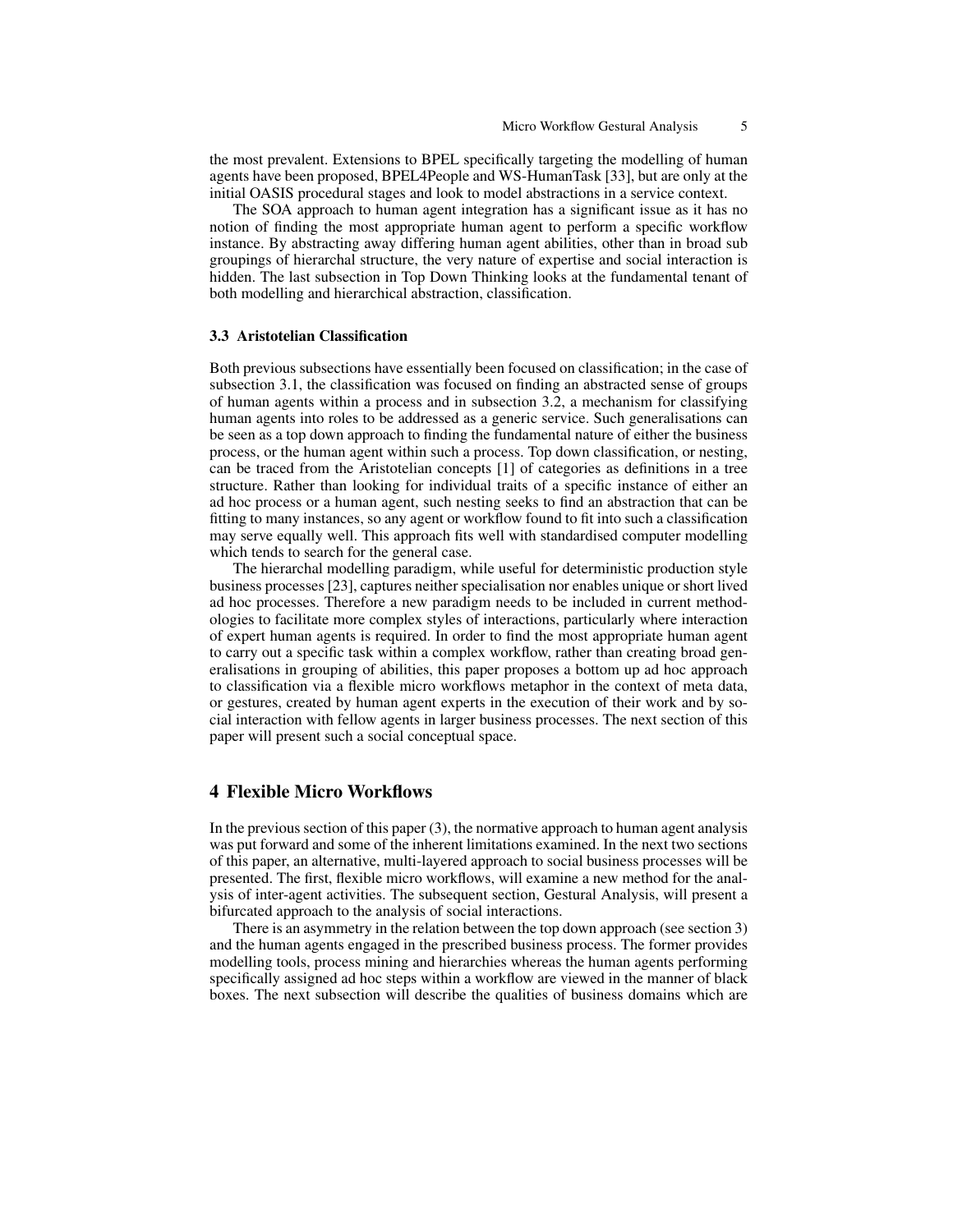suited to the flexible micro workflow approach. From this domain foundation, hidden social productions will show an inverted view of black box opaque sub process. In the last subsection, an architectural approach and representational paradigm will be discussed, putting the application of flexible micro workflows in context.

### 4.1 Adhocracies

The traditional Service Oriented Architecture concept of ad hoc workflows tend to have a fixed concept space [5]. The architecture is based around the idea of an agent being able to either pick or create a sub workflow, or to delegate an assigned task. Other possible examples of such ad hoc workflows would be start, stop or defer for example [15]. Other non-SOA approaches can increase flexibility [2] but only via significant upfront disruptive costs via data training periods. Such flexibility would be entirely dependant on implementation and, with the state of current vendor technology, little or no interoperability would be possible.

The flexible micro workflows concept is based on two principles: no a priori knowledge and the assistance of domain experts in the execution of their work. As such, a flexible micro workflow may be defined as an expansion of a hitherto opaque node, within an exploratory domain complex workflow, whereby lightweight non-deterministic subprocess human agent interaction occurs, such as to facilitate the successful completion of said node. In the main, the standard business practices methodology comes from modelling, process mining or hierarchical creation, as mentioned in section 3. With design time abstractions, time would be taken by the workflow expert to ascertain the generalised, abstracted workflow model and, from that knowledge of the business process, to create the model or hierarchy. This is an entirely appropriate approach for many problem domains. The issue occurs when there is no perfect abstraction to reach, such as an exploratory model rather than that of a waterfall [35].

Expert Driven Domains and Flexibility In expert driven domains, or subsets of a larger workflow, where elements of expertise are required, rather than treating solely a step or node in a pre-modelled workflow as an atomic unit, flexible micro workflows suggest that there are many exploratory interactions which occur but are ignored by standard approaches, as they require a priori knowledge.



Fig. 1: Picture of high complexity and high uncertainty, based on work from [28]

<sup>6</sup> Ben Jennings et al.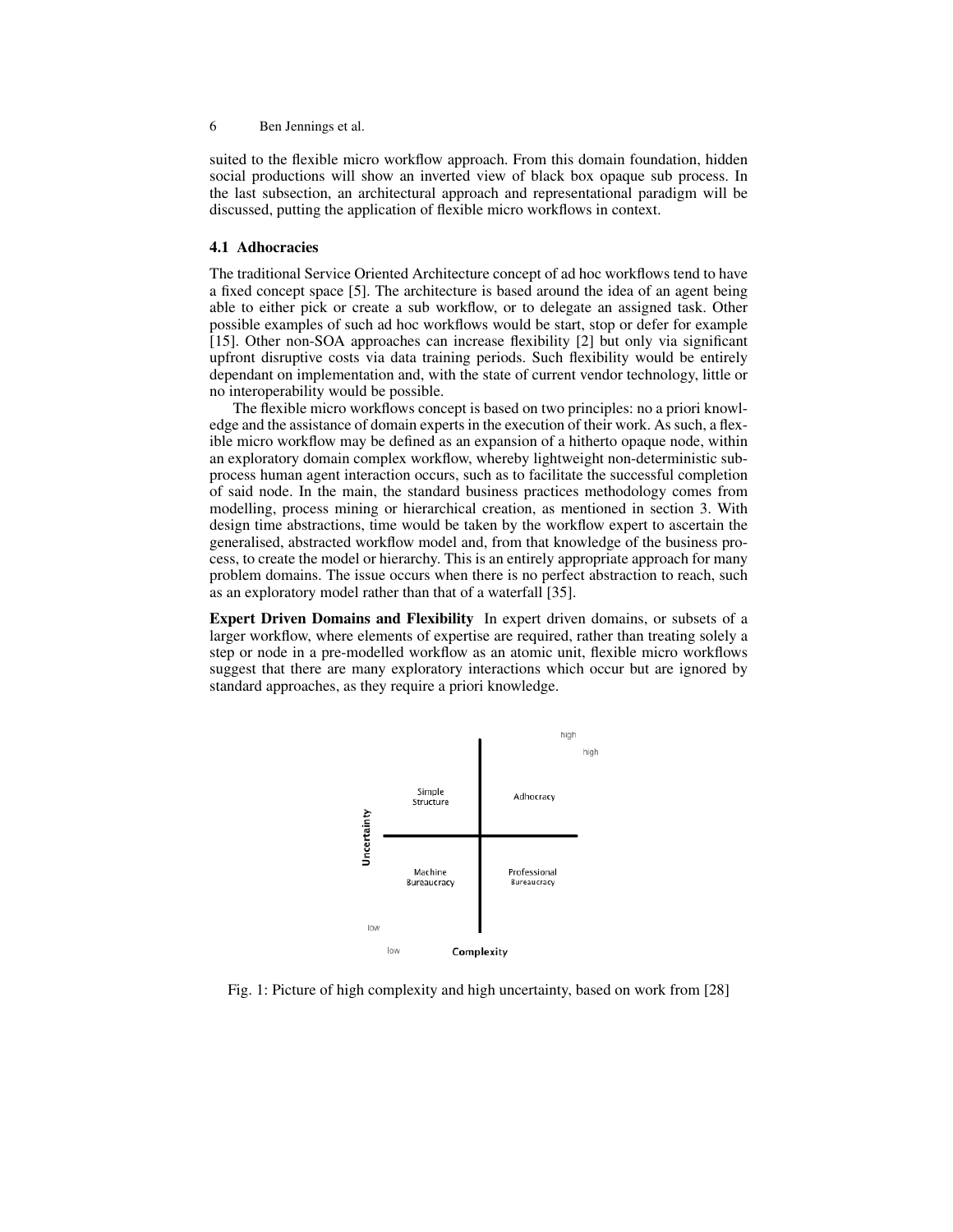As can be seen in diagram (figure 1), in an environment where there is high complexity and high uncertainty, an adhocracy [39] is the highly probable outcome. In an adhocracy, there is inherently the lack of a priori knowledge and therefore the need for a different approach to business processes, via the concept of flexible micro workflows. By creating a mechanism that will support such lightweight, ad hoc, quick fire human to human interactions, a different kind of flexible workflow can be revealed.

#### 4.2 Prototype Theory

There is now a sense of the inverted approach of flexible micro workflows, in the context of human agents, and in which genre of business processes the approach would be suitable. Section 3 of this paper described the standard approach of analysing business processes from an a priori position in order to construct models and hierarchies. Those procedures are, in essence, looking to create a classification ontology on a given process. In this subsection, prototype theory[32] will be discussed in conjunction with a social extension, creating a different solution space for the flexible integration of human agents. Predetermined hierarchical structures in business processes have been discussed in section 3.3. Flexible micro workflows, rather than relying on an a priori analysis, put forward the position of building an ad hoc lightweight dynamic categorisation based on the analysis of human agents carrying out their work.

Prototype theory puts forward the position of looking at base-level categories rather than classical hierarchies as "Most, if not all, categories do not have clear-cut boundaries" [40]. This position strikes clear resonance with current bottom up folksonomical strategies [24]. Flexible micro workflows looks to extend this with the application of social analysis, moving it into a multidimensional space [10]. Rather than finding a specific archetype of a business process or deriving an abstracted classification of a workflow with engaged human agents as an ancillary concept, flexible micro workflow looks to extend the prototype theory notion further. In expertise driven problem domains, building information around specific human agents enacting a given process, in the form of a layer of reputational meta data, will enable more flexible solutions when finding the most appropriate human agent for any given process. Reputation in the context of flexible micro workflows and Passive/Active Gesture Analysis (see section 5), refers to a body of data which can be acquired, analysed and represented programatically via a web service called Reputation-based Message Routing. The details of such a service fall outside the scope of this paper but are described in further detail elsewhere [17].

Many to Many Social Construct The support to the execution of ad hoc business processes poses two fundamental classification questions: what is the nature of the task? and who is the most appropriate human agent to execute such a task? Flexible micro workflows' proposed paradigm, in the context of human agents in an expert driven domain, effectively creates a many to many mapping. This concept moves the question from that of a predetermined hierarchy created by a small group of people, through the thought process of many possible types of a class, to the social state of an ecosystem of opinions on the nature of such a class.

Just as tagging via folksonomies gives a greater degree of flexibility to providing meta data over that of formal ontologies [26], the flexible micro workflows paradigm suggests a similar many to many relationship. Formal ontological work endeavours to find the one *best* classification for a specific object by an individual, or group, of experts. Folksonomies suggest that many classifications by many people provide greater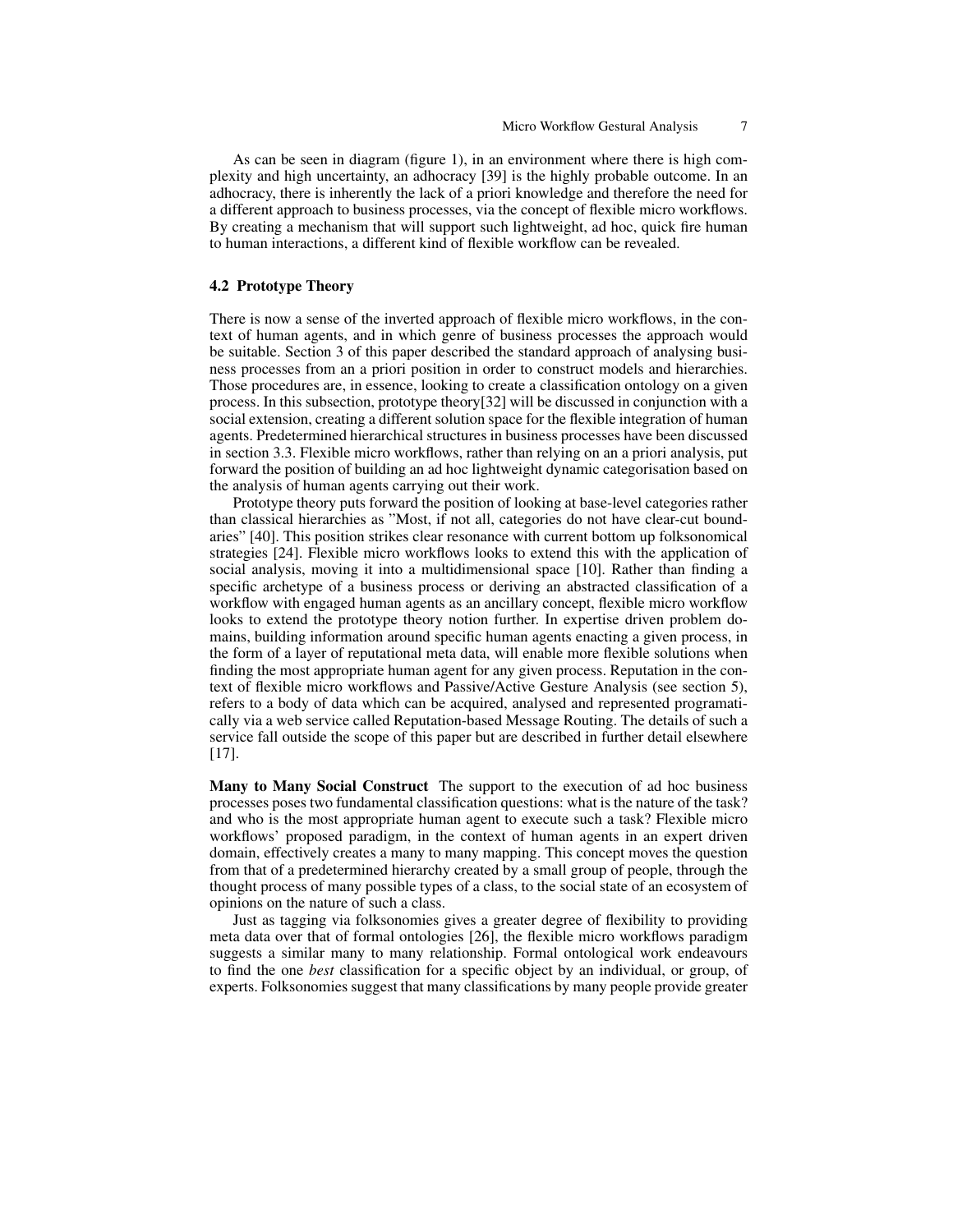flexibility and insight into the objects and process. The classic representation of this idea comes from finding the specific Dewey classification for a new book in a formal ontology rather that of a digital representation of the same book being able to have many differing classifications. By removing the gating factor of physical limitations, new mechanisms are possible. Likewise in flexible micro workflows, rather than relying on a formal, hierarchical structuring of what is the one *best* workflow pattern, flexible micro workflows suggests a many to many, free flowing style of interaction provided by the human agents carrying out the work. The inverted concept behind the flexible micro workflows addresses the business requirements for increased flexibility in ad hoc processes and the desire to leverage social knowledge in a wisdom of crowds manner [38]. The next section will address where such social data can be mined and a bifurcated approach to the analysis of such data.

### 5 Passive/Active Gesture Analysis

Passive/Active Gesture Analysis, or PAGA, is an inversion of the normative behaviour when looking at human agents and flexible business processes. In the previous section, the concepts of flexible micro workflows were introduced. From this basis, Passive/Active Gesture Analysis and the inherent human and socially focused approach will be discussed and potential usage examined. The next subsection will present a bottom up approach to the analysis of human generated data in the context of flexible micro workflows which were presented in the previous section. From this basis the subsequent subsections will identify the notions and differentiation between passive and active gestures rather than a single source style aggregation of a distributed voting system [31]. In the final subsection, the notion of a representation of such gestures in the domain of a RESTful architecture will be outlined in relation to potential WFMS integration.

### 5.1 Hidden Social Production

Social production, in the context of business processes, may be viewed as the product of an assertion made by a human agent in the execution of an assigned task. There is another facet of human agent activity which, when used in aggregate, help to reveal a broader context from which to infer reputational data about specific human agents. It is important to note that in any such work where a system, or group thereof, is addressing specific human agents within a complex set of systems and workflows, identity must be a primary factor. Such a digital identity resource approach is outside the scope of this paper but has been examined in details with a practicable approach in another work [16]. This subsection will now look specifically at differentiating active and passive gestures.

Active Gestures Typical data artefacts which may be present in a business process interested in adopting social software might be: a wiki, blogs, group ticking systems, cvs, mailing lists and micro messaging services such as Twitter or the open source clone, Laconica. Three simple examples of an active gesture, within the context of social production, could be: the addition of content to a wiki system within a business process, the annotation of a data object via a tagging mechanism and the process of RT (retweeting) a micro message of a co-agent to promote the content of the message.

<sup>8</sup> Ben Jennings et al.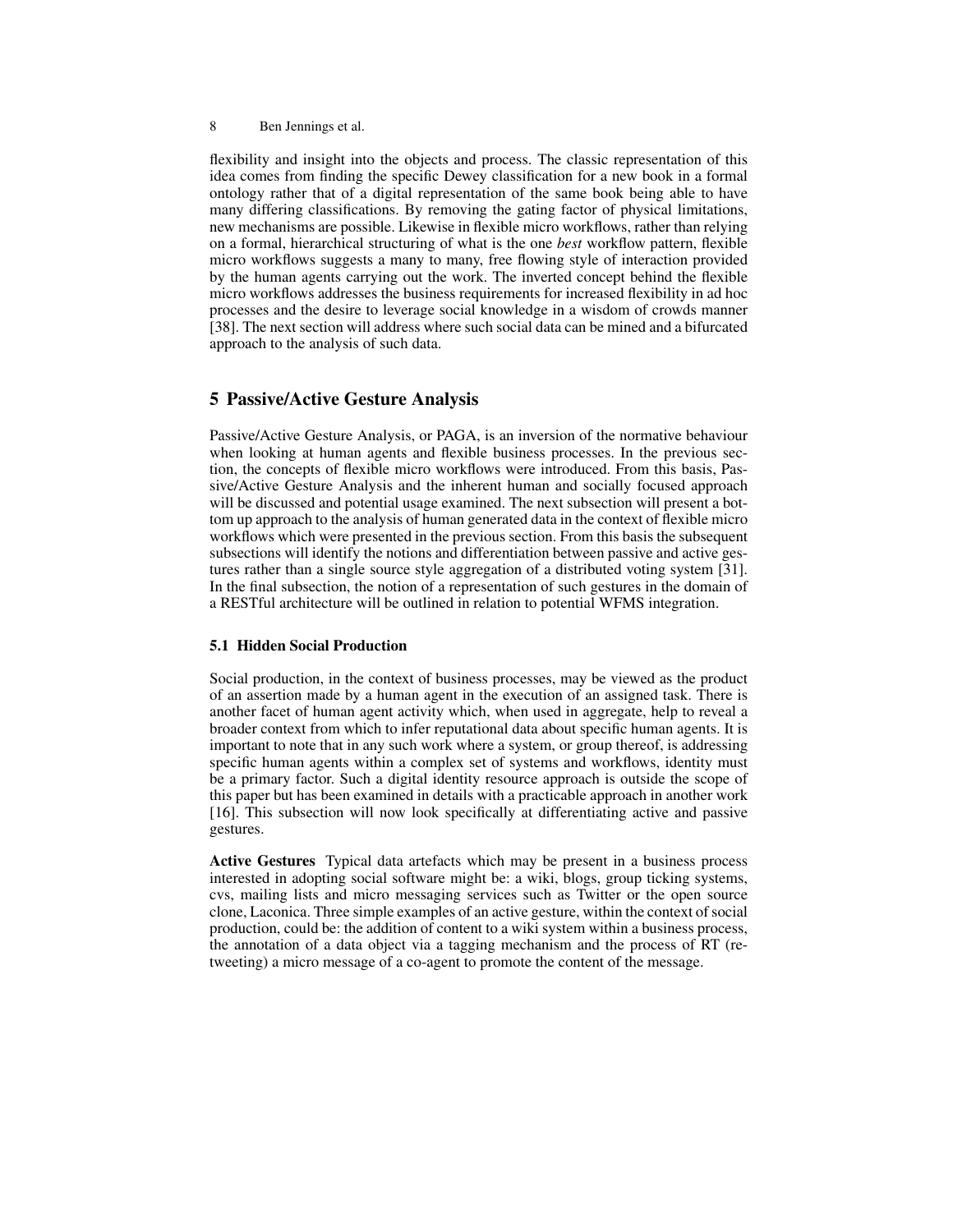Passive Gestures Passive gestures can help bring a broader context to those of active gestures. Whereas active gestures focus on specific assertions made by an individual within the execution of a step within a business process, passive gestures may be seen as the consequence of the execution of work. Looking at the examples of social software listed above, three examples of passive gestures might be: analysing who emailed whom within mailing lists, analysing which blog posts are interacted with via a commenting mechanism and the process of reassigning a specific ticket to another human agent. This form of gesture may also be viewed as a form of ambient analysis as it looks for the patterns of human agent data generated in passing.

Passive/Active Gesture Analysis looks to combine the analysis of both of these forms of data. This approach has two benefits: the first is a broader context of data relating to a specific human agent or group thereof, the second is that by combining assertions and observed behaviour the analysis will ameliorate reciprocal behaviour. Such unchecked reciprocity could lead to human agents gaming any reputational metrics within a system for mutual benefit.

### 5.2 Densely Connected Microcosm

There is now a clear sense of the differentiated sources of data provided by the Passive/Active Gesture Analysis approach and where such data might be obtained within a human agent centric business process. The next two subsections will look first at the interconnectedness of such data and secondly how such data can be represented within a WFMS.

Hierarchical methods as mentioned in section 3, lead to a *vertically* orientated pattern of information flow, from the designer down to the bottom of the pyramid to the human agents executing the actual business processes. This can lead to situations, particularly in expert driven exploratory domains, of the model mismatch problem. Utilising the inverted approach suggested by Passive/Active Gesture Analysis, the method only concerns itself with the person to person communication in a densely connected *horizontal* manner. By enabling expert human agents to interact in a quick fire, ad hoc manner to form transitory workflows, a new kind of flexibility is revealed. The dense horizontal connectivity applies to that of relationships between human agents and to the data with which they interact.

In the tripartite graph (figure 2a), it is possible to see the relationship between the gestures of a human agent and the data object with which they interact. The meta data can be obtained either by a passive or active gesture analysis of that agent, through a tagging mechanism or by observational data. When this dense connectivity is applied to all data objects and all human agents within the ecosystem, a deeper level of connectivity may be observed. The definition informs not only the individual and aggregate view of what the data object is but also, from that same definition, it is possible to infer the very nature of the human agents interacting with the system.

In the connectivity arc (figure 2b), the deep relationship between the creators of the data and the data itself may be seen. A deep level of nodal connection density is only revealed via an analysis of flexible micro workflows. Such a concept takes the ability of being able to execute further a workflow based on a loosely or partially specified model [34]. By utilising an inverted paradigm, rather than a traditional hierarchical abstraction, the flexible micro workflows concept optimises for direct, quick fire, human to human interaction [37] and subsequently utilises this gestural data as a basis for reputation calculations.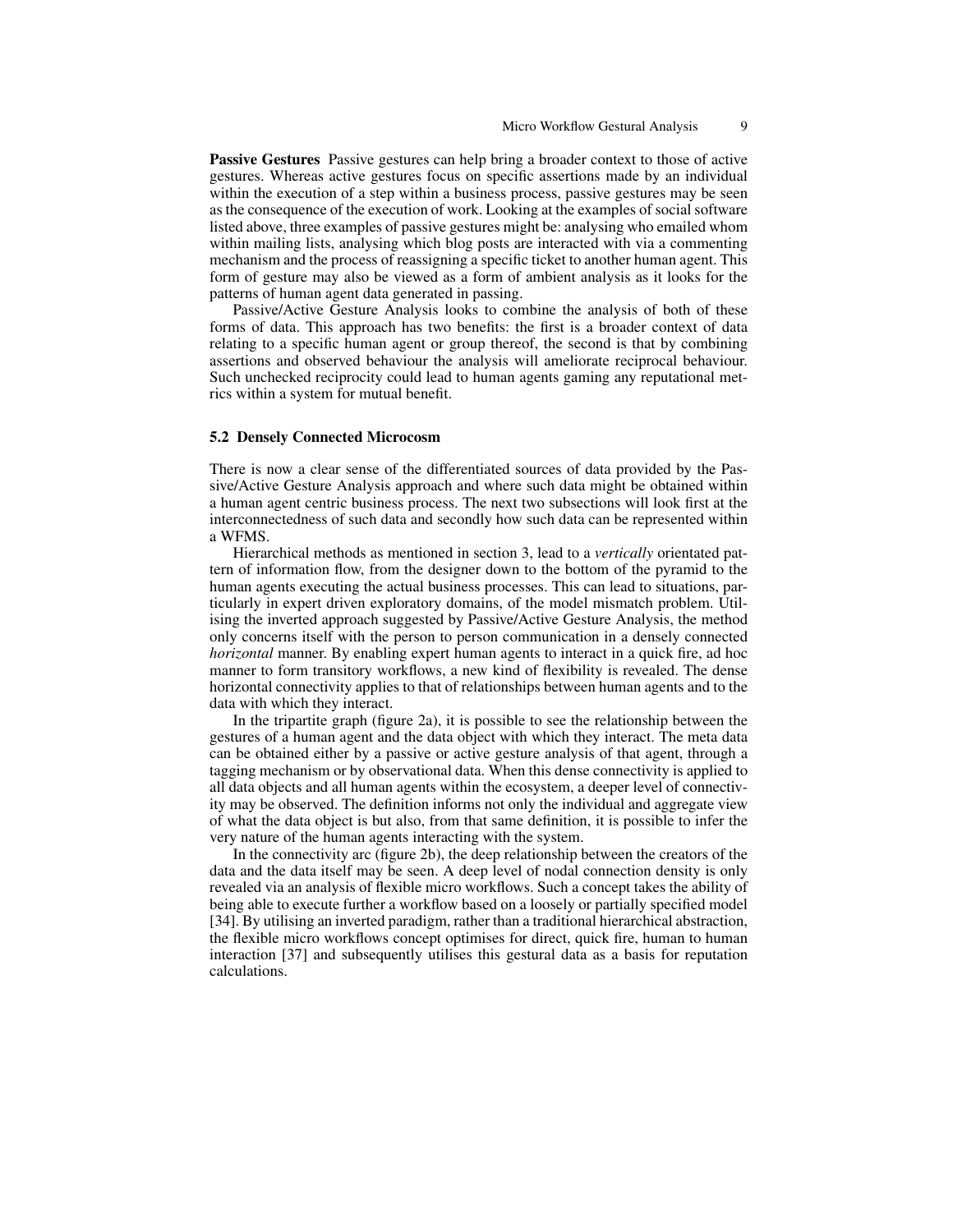10 Ben Jennings et al.



Fig. 2: Nodal Relationship

#### 5.3 Representation of Social Resources via Reputation

With the structure of flexible micro workflows in place and the bifurcated data analysis suggested by Passive/Active Gesture Analysis, the open question of how such information can be represented and integrated within the context of existing WFMS remains. Whilst giving specific technical architectural details are outside the scope of this paper, this subsection will give a brief overview of the suggested approach.

There are a variety of metrics that gestural data could use to build reputation profiles dependant on the quality of domain. Such analyses could look at: *freshness*, *popularity*, *velocity* or *clustering* via a *friend of a friend (FOAF)* view. To expand upon *velocity*, in the example given in section 5.1, an analysis could look at the rate of RT (re-tweet) on a specific topic within a business process and which agents were interacting with such a RT in a given unit of time. From this basis, a system could infer related areas of reputation and which human agents within a given flexible micro workflows were responsible for the propagation thereof. Taking a broad approach to the methods of PAGA, will assist in mitigating potential Matthew Effect [25] issues.

RESTful and WFMS Integration with existing business processes is essential for any new approach to gain adoption. The flexible micro workflow approach looks at existing and new socially produced data and as such works in adjunct to such tools. Whilst specific implementation details are outside the scope of the conceptual framework of this paper, the technical foundational layer will now be highlighted. In the work by Fielding on Representational State Transfer (REST) [9], there is notion of a lightweight architecture describing how resources are addressed and specified. The flexible micro workflows approach, in conjunction with Reputation-based Message Routing (see section 4.2), uses the REST concept of a URI (Uniform Resource Identifier). The process of providing a programmatic resource of social data from the perspective of any human agent within the system will provide a valuable component to any flexible micro workflow. Using and extending the URI makes interoperability with any legacy system trivial as all that is required is a simple HTTP call, rather than any WS-\* SOA middleware.

By creating pockets of flexibility within a larger business process, the flexible micro workflow concept, in conjunction with Reputation-based Message Routing, highlights a new type of lightweight, ad hoc, human to human communication. The inversion in the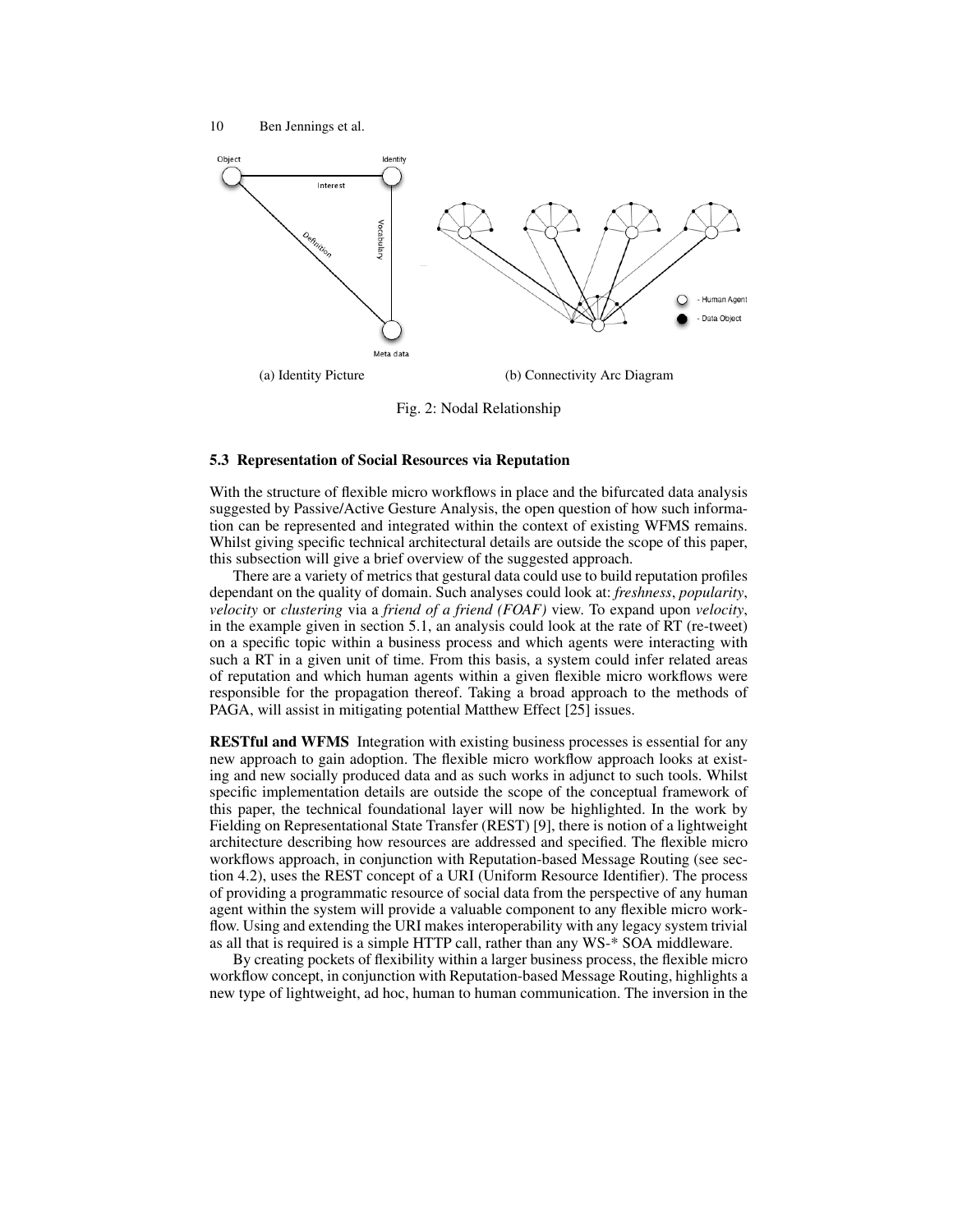hierarchy of experts provided by such an approach helps capture the nuance of human communication style in flexible processes and builds on the wisdom of the individuals executing a business process in a flexible domain: "When it really comes down to the details of responding to the currents and handling a canoe, you effectively abandon the plan and fall back on whatever skills are available to you"[36]

## 6 Conclusions and Future Work

This paper has identified the need for a new paradigm when looking at lightweight business processes in the context of expert driven domains. This form of lightweight ad hoc business process, or flexible micro workflow, presents a rich ground from which to create new business value by increasing flexibility and building on the expertise of individuals.

Leveraging social assets such as blogs, wikis, micro messaging and traditional development interactions, provides a rich ground from which to perform social and human agent centric analysis. These passive and active gestures (PAGA) when used in combination and aggregate, can form the basis for novel styles of analysis in the context of flexible business practices, such as velocity or FOAF. From such information, a rich reputational layer of meta data can be created and presented as a programmatic resource representation of both workflow instance and specific human agent.

The extension to this work is to create a full system, supporting such lightweight interactions. Such a system would create the notion of a reputation metric around *all* human agents within the ecosystem of interacting business processes and would provide an architecture to enable rapid intercommunication between human agents. Reputation would, in part, be derived from PAGA which would, in turn, be based upon data mined from flexible micro workflows. A reputational system would both support and help in the execution of more social and human centric bottom up business processes.

### References

- 1. Aristotle. The metaphysics. page 322, Jan 1991.
- 2. A. Bernstein. How can cooperative work tools support dynamic group process? bridging the specificity frontier. *. . . 2000 ACM conference on Computer supported cooperative work*, Jan 2000.
- 3. S. Bryant, A. Forte, and A. Bruckman. Becoming wikipedian: transformation of participation in a collaborative online encyclopedia. *portal.acm.org*, 2009.
- 4. R. Carasik and C. Grantham. A case study of cscw in a dispersed organization. *Proceedings of the SIGCHI conference on Human factors in computing systems*, pages 61–66, 1988.
- 5. D. Chappell. Understanding bpm servers, 2004.
- 6. K. Clugage, D. Shaffer, and B. Nainani. Workflow services in oracle bpel pm 10.1.3, 2006.
- 7. C. Dellarocas. The digitization of word of mouth: Promise and challenges of online feedback mechanisms. *Management Science*, Jan 2003.
- 8. G. Faustmann. Configuration for adaptation–a human-centered approach to flexible workflow enactment. *Computer Supported Cooperative Work (CSCW)*, Jan 2000.
- 9. R. Fielding. *Architectural Styles and the Design of Network-based Software Architectures*. PhD thesis, 2000.
- 10. P. Gärdenfors. Conceptual spaces: The geometry of thought. *books.google.com*, Jan 2000.
- 11. J. Grudin. Why cscw applications fail: problems in the design and evaluationof organizational interfaces. *Proceedings of the 1988 ACM conference on Computer-supported . . .* , Jan 1988.